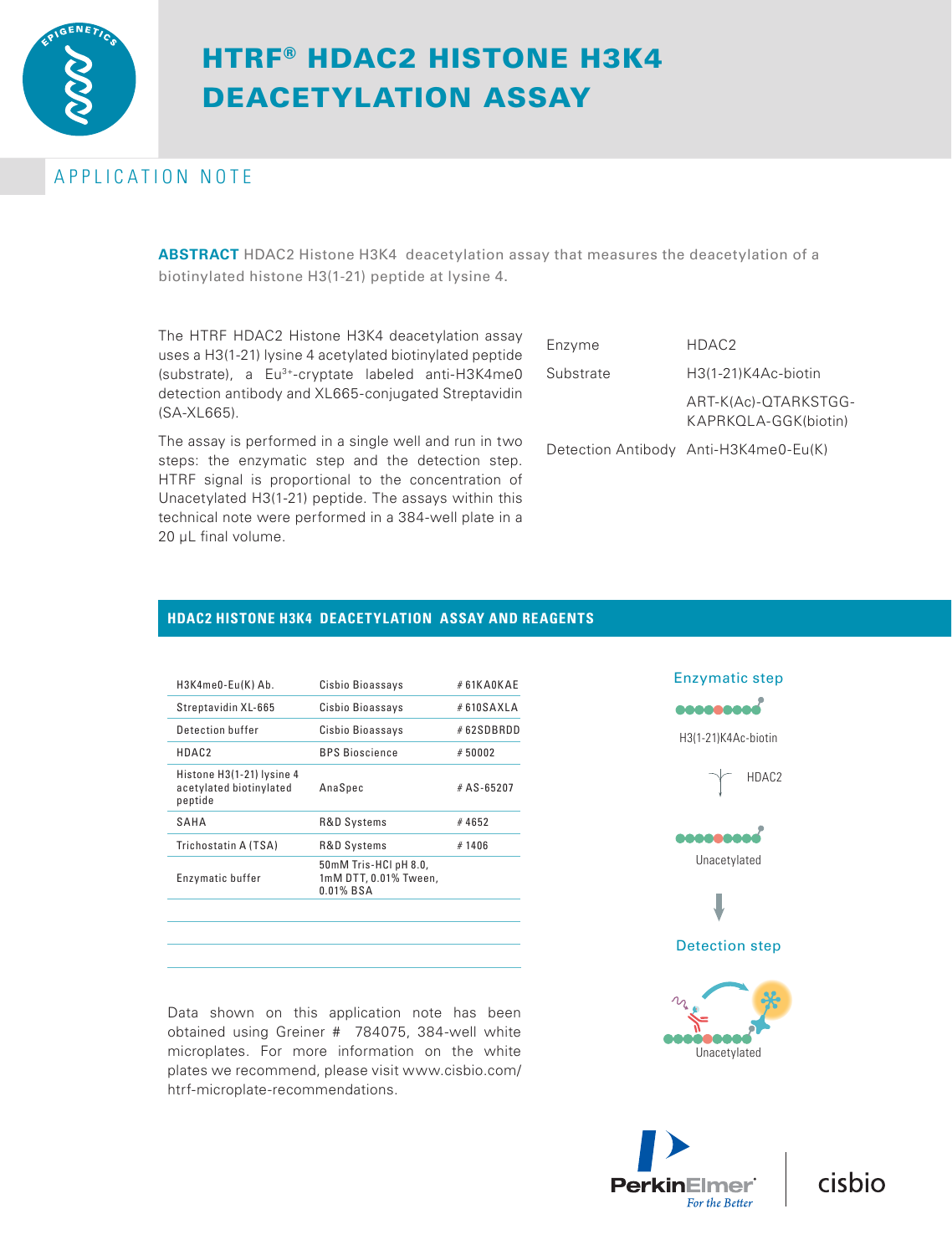# **ASSAY PROTOCOL**

#### **ENZYMATIC STEP**

- Prepare working solutions of enzyme, peptide substrate, cofactors and inhibitor in enzymatic buffer just prior to use.
- Add to a 384-well small volume plate in the following order:
	- 4 μL of inhibitor (2.5X) or enzymatic buffer
	- 2 μL of HDAC2 enzyme (5X)
	- Incubate for 5 min at room temperature
	- 4 μL of H3(1-21)K4Ac-biotin peptide mixture (2.5X)
- Cover the plate with a plate sealer and incubate at room temperature.

#### **DETECTION STEP**

• The peptide-biotin / streptavidin-XL665 ratio must be equal to 4/1 final in the well (e.g. if peptide-biotin used at 4 nM final in the well, SA-XL665 must be used at 1 nM final in the well)

• Prepare detection mixture containing the anti-H3K4me0-Eu(K) 2X according to the product datasheet recommended final concentration and SA-XL665 at 2X the final concentration (hence 0.5X the final concentration of peptide-biotin in the well) in Detection buffer.

- Caution: Adjust SA-XL665 concentration according to peptide-biotin concentration used.
- Add 10 μL of detection mixture (2X) to the plate.
- Cover the plate with a plate sealer and incubate 1h at room temperature.
- Remove plate sealer and read fluorescence emission at 665nm and 620nm wavelengths on an HTRF compatible reader.

HTRF Ratio = (665nm/620nm)X104

Delta Ratio = Sample Ratio - Ratio negative

# **DISTRIBUTION: ENZYME INHIBITION STUDY**

|                         |                                   | <b>ENZYMATIC STEP</b> | <b>DETECTION STEP</b>    |                                                        |                    |                 |
|-------------------------|-----------------------------------|-----------------------|--------------------------|--------------------------------------------------------|--------------------|-----------------|
|                         | <b>ENZYMATIC</b><br><b>BUFFER</b> | <b>INHIBITOR</b>      | HDAC2                    | <b>COFACTOR/</b><br><b>SUBSTRATE</b><br><b>MIXTURE</b> | <b>CRYPTATE-Ab</b> | <b>SA-XL665</b> |
| <b>SAMPLE</b>           | $\overline{\phantom{a}}$          | $4 \mu L$             | $2 \mu L$                | $4 \mu L$                                              | $5 \mu L$          | $5 \mu L$       |
| <b>POSITIVE CONTROL</b> | $4 \mu L$                         | ٠                     | $2 \mu L$                | $4 \mu L$                                              | $5 \mu L$          | $5 \mu L$       |
| <b>NEGATIVE CONTROL</b> | $6 \mu L$                         | ٠                     | $\overline{\phantom{a}}$ | $4 \mu L$                                              | $5 \mu L$          | $5 \mu L$       |
|                         | <b>Enzymatic step</b><br>.        |                       |                          | <b>Detection step</b>                                  |                    |                 |





5µL Anti-H3K4me0 antibody-Cryptate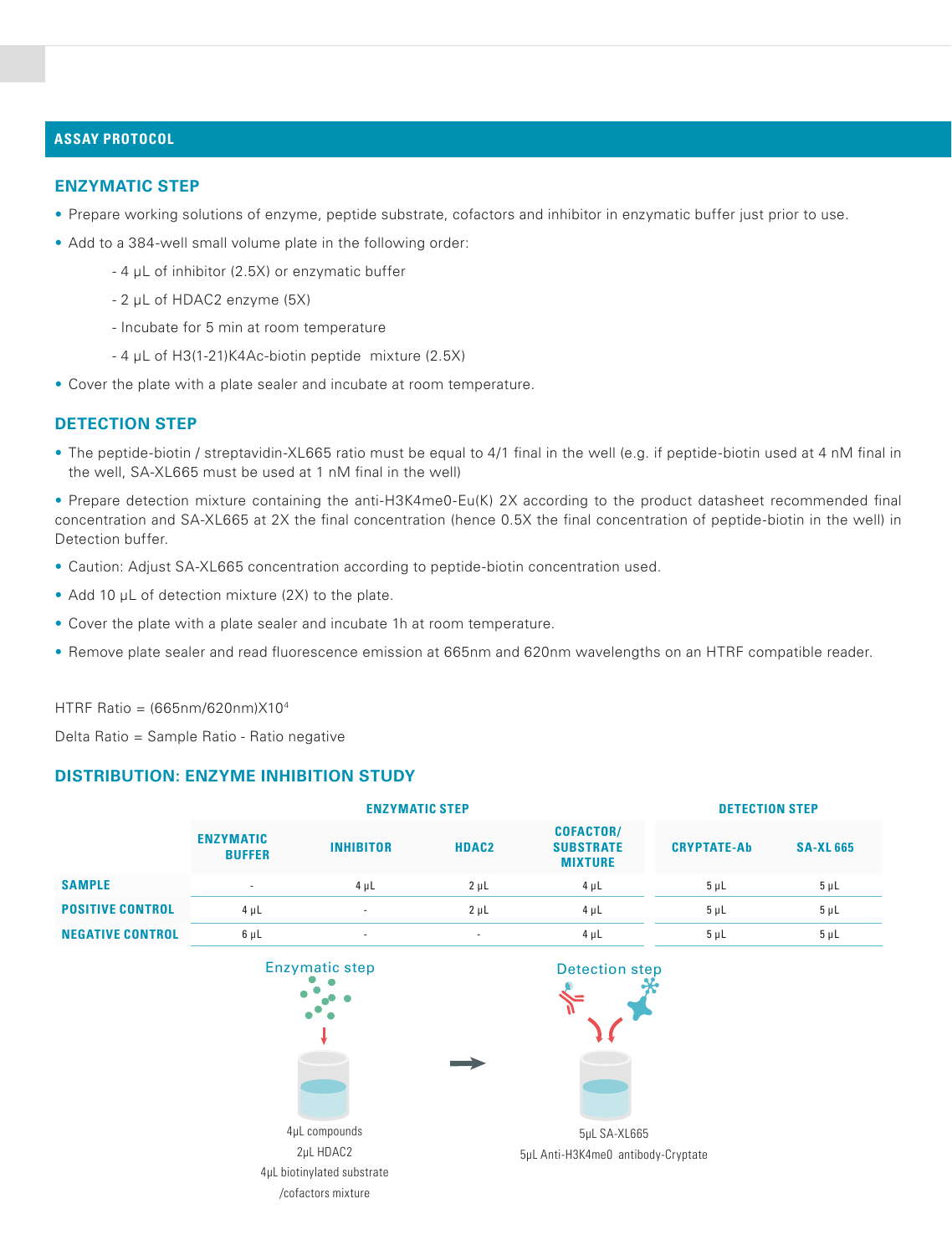### **1. TIME COURSE AND ENZYME TITRATION**



#### **2. ENZYME INHIBITION**



This step allows the optimal enzyme concentration and enzyme reaction time to be determined. Human recombinant HDAC2 was serially diluted to the concentrations indicated in the figure (HDAC2; 2.5, 5, 10, 20, 40 ng/well), and the assay was carried out with 1,000 nM biotinylated H3(1-21)K4Ac peptide substrate. Enzyme kinetics depends on the HDAC2 specific activity and substrate concentrations. The enzymatic reaction was carried out at RT and then stopped by adding H3K4me0-K Ab and SA-XL665 (detection reagents) after each time point (5, 10, 20, 30, 40, 50, 60 min). A 30 min reaction time using 2nM HDAC2 was selected for other experiments.

HDAC2 H3K4 deacetylation inhibitor assay was validated by measuring the activity of reference inhibitors. This assay was performed using 2 nM HDAC2. Serial dilutions of inhibitors ranged from 0.1 to 33,000 nM and were pre-incubated for 5 min with HDAC2 enzyme. Enzymatic reaction was initiated by the addition of 1,000 nM biotinylated H3(1-21)K4Ac peptide substrate. The enzyme reaction was stopped with the dectection conjugates after 30 min incubation at RT. IC50 values were calculated from inhibition curves.